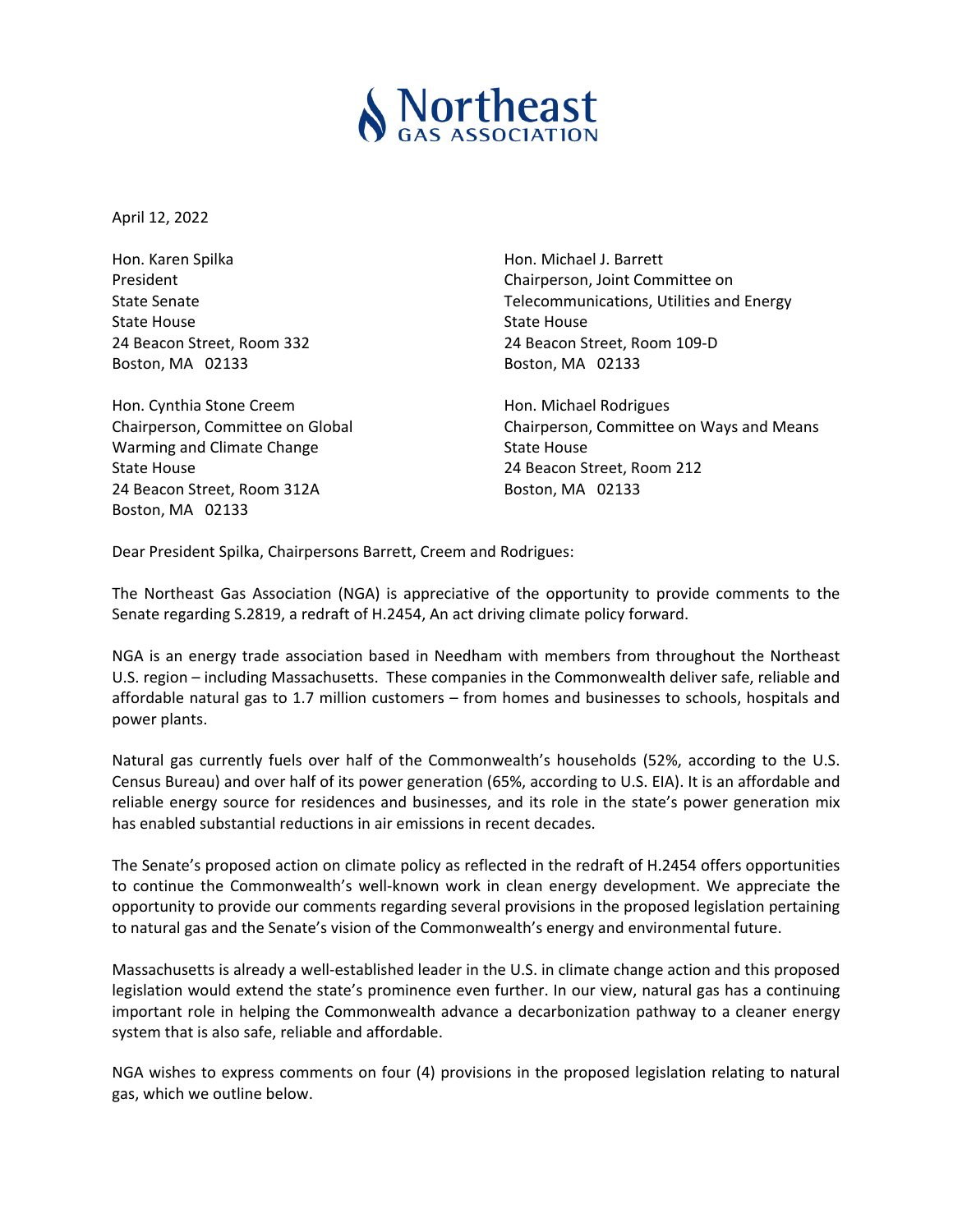## **Sec. 11 Energy Efficiency Prohibition regarding Natural Gas Equipment**

The proposed revision in Section 11 would prohibit "spending on incentives, programs or support for systems, equipment, workforce development or training as it relates to new fossil fuel equipment unless such spending is for a backup or supplemental thermal energy source for a heat pump."

This proposal we feel would be extremely counterproductive and regressive for the advancement of energy efficiency investments in the Commonwealth.

If enacted, it would prove, in our view, detrimental to consumers on a social, economic, environmental and energy basis. By restricting energy efficiency program availability to consumers and essentially picking "winners and losers" in energy choice, it has the potential of shutting out many vulnerable households and businesses from the benefits of efficiency during a time of higher energy costs statewide and nationwide. By excluding certain energy systems and fuel options from the state's energy efficiency marketplace, the Senate would essentially be excluding entire sections of the state's population, with no certain positive outcome to be predicted. If the pace of electric heat pump adoption lags behind the Senate's market assumptions, the state would very likely experience a regrettable regression in terms of energy efficiency investments in the overall economy, and likely trigger real‐world cost impacts on average households' energy budgets. This would have a deleterious effect on all communities in the Commonwealth, including environmental justice communities.

Energy efficiency has been one of the clear success stories of Commonwealth's energy policies over recent decades, and has been a national success story. Massachusetts remains a leader in both electric *and natural gas* energy efficiency programs, and we believe that the state's continued emphasis on energy efficiency is critical to future progress.

The most recent annual state energy efficiency study by ACEEE (the American Council for an Energy‐ Efficient Economy), released in February 2022, observes that Massachusetts spent the second‐highest amount of all 50 states in gas energy efficiency program funding, behind only California. Massachusetts spent the highest amount of any state in the nation in terms of dollars per residential customer expended for gas energy efficiency.

The commitment to these types of deep and sustaining cost-effective energy efficiency investments helps consumers save real dollars on their energy bills while also maximizing the effectiveness of the existing distribution system.

We respectfully urge the Senate to reconsider this exclusionary and regressive proposed policy change.

## **Sec. 48 DPU 20‐80 and its Future Proceedings**

The proposed revision in Section 48 would require "the Department of Public Utilities to conduct an adjudicatory proceeding prior to approving any company‐specific plan filed pursuant to the Department of Public Utilities Docket Number 20‐80."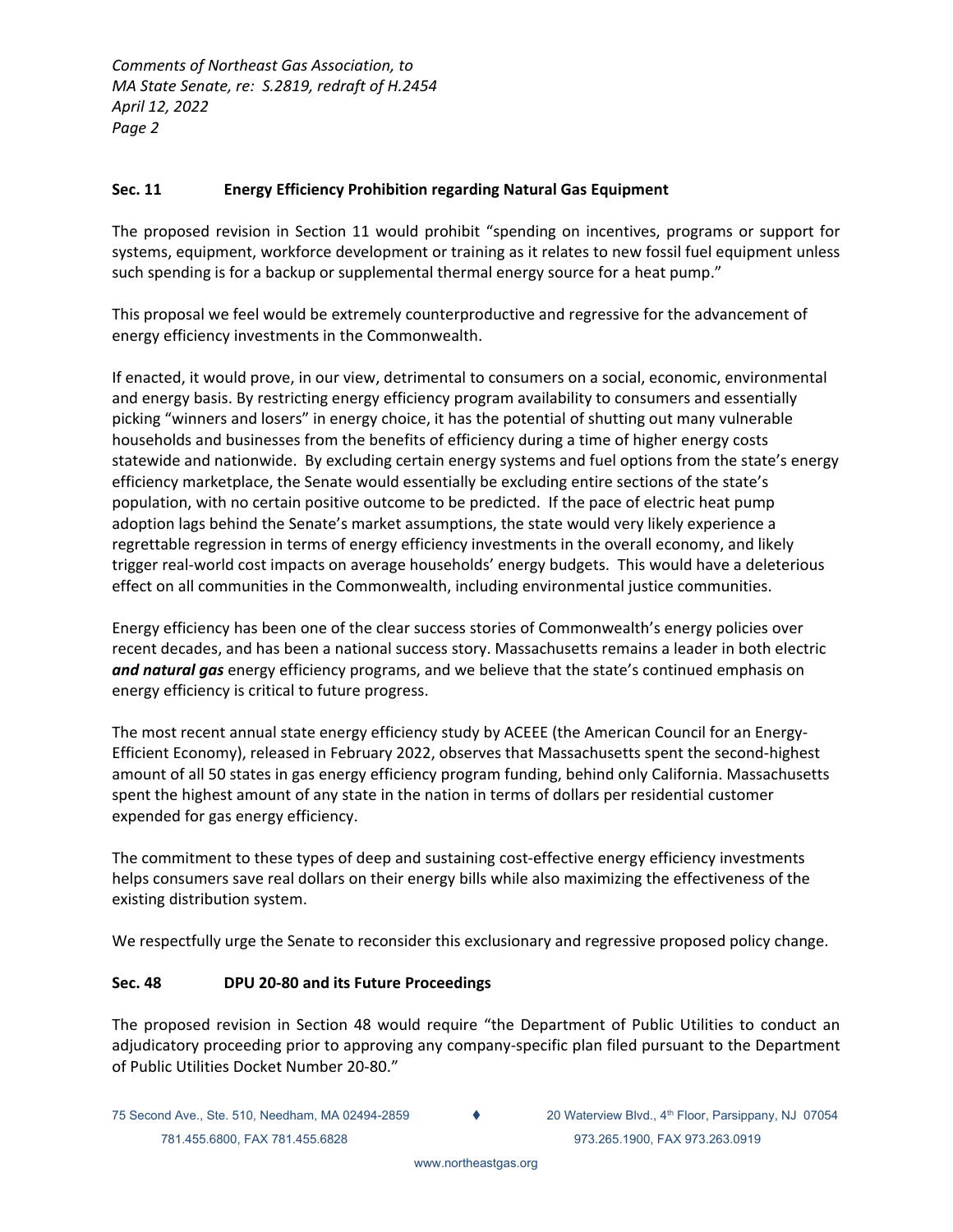This provision is clearly a matter between the legislative and executive branches.

However, we do want to take the opportunity to note the important work of DPU 20‐80 which just recently achieved an initial significant milestone with the release of the gas utility plans. On March 18<sup>th</sup>, each Massachusetts natural gas utility filed an "initial net zero enablement plan" with the Department of Public Utilities under the DPU 20‐80 "future of gas" docket, along with an independent consultant statewide report analyzing the decarbonization pathways, considerations and alternative regulatory design for achieving net zero emissions by 2050. These plans demonstrate, in our view, that the gas distribution utilities have an important role to play in helping the Commonwealth reach its decarbonization goals safely, reliably, equitably and affordably.

As noted on the webpage of the "Future of Gas" initiative, the stakeholder process is central to the mission of the process: https://thefutureofgas.com/sep

The website notes: "The stakeholder engagement process invites, encourages and enables broad, meaningful engagement by interested stakeholders, including low and moderate‐income customer groups and disproportionately impacted communities, advocacy and community organizations, agency and municipal government, civic and business organizations, labor groups and more." The viewpoints of all these constituencies are vital to the process.

The DPU 20‐80 docket still has substantial work ahead of it, including opportunities for further involvement from stakeholders, the general public, labor, and others. These discussions will be pivotal to shaping the direction of the Commonwealth's ambitious climate plans.

## **Sec. 49 Requiring the DPU to Convene a Stakeholder Working Group re: GSEP**

The proposed revision in Section 49 would require "the Department of Public Utilities to convene a stakeholder working group to develop recommendations for regulatory and legislative changes to align gas system enhancement plans with statewide greenhouse gas emissions limits."

We find that the Senate's proposal would likely facilitate a broad perspective on this important topic. We urge that the state's natural gas utilities be part of this working group and we at NGA would welcome the opportunity to participate as well, should this provision be included in the final bill.

As the Commonwealth advances its work to transform the transportation, power generation and building sectors, we would like to note the continued progress of natural gas industry improvements in reducing system emissions of methane.

This reduction in methane emissions has been considerable, due in large part to the efforts of the Legislature, along with the coordinated efforts of EEA and its agencies (the DPU and MassDEP), for their foresight in enacting legislation in 2014 that resulted in the establishment of the GSEP program to manage increased annual gains in the replacement of older system components utilizing cast-iron and bare steel.

75 Second Ave., Ste. 510, Needham, MA 02494-2859 (20 Waterview Blvd., 4th Floor, Parsippany, NJ 07054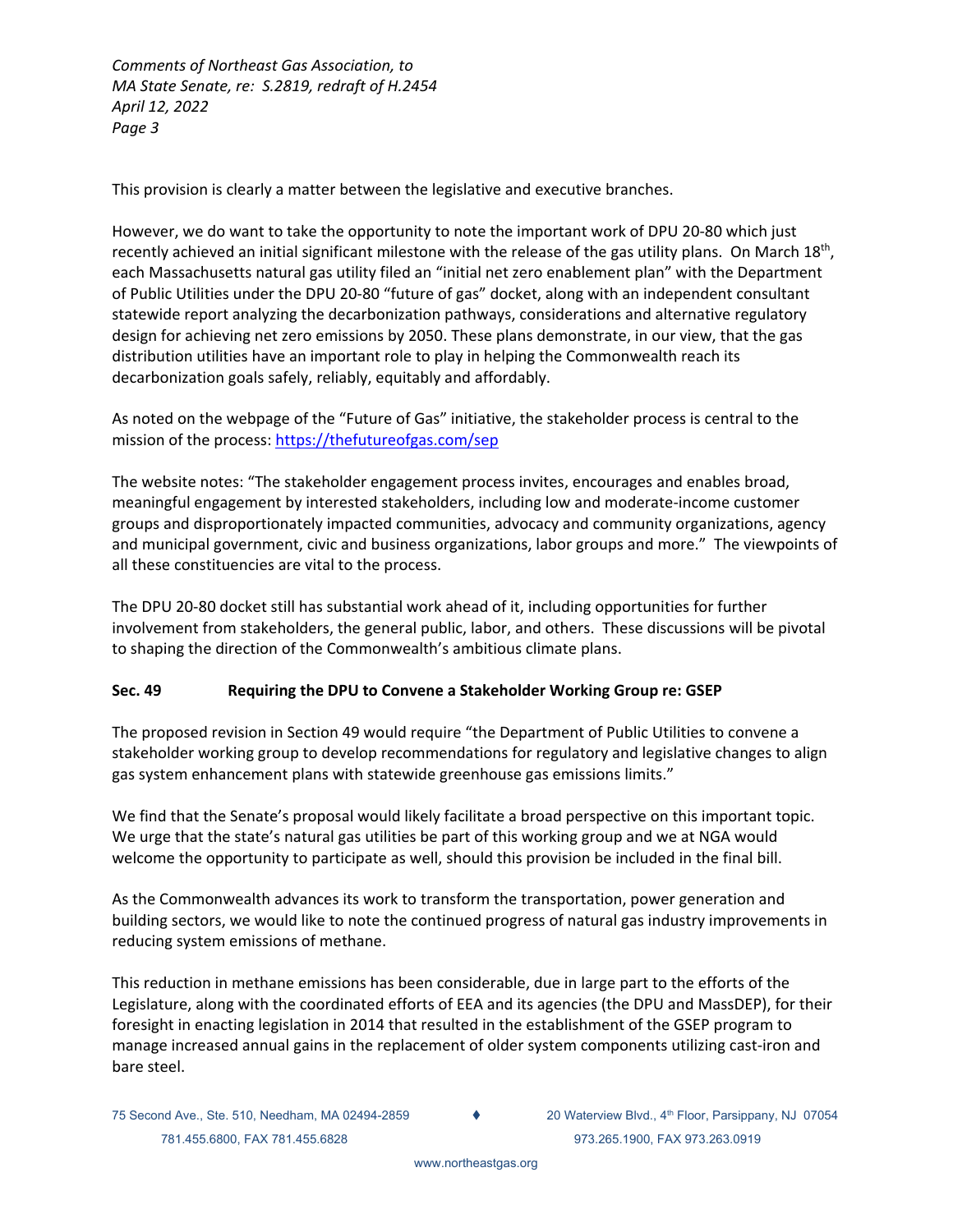Methane emissions related to U.S. natural gas systems have declined by 15.4 percent since 1990, according to the U.S. EPA's draft 2020 national GHG inventory report released in February 2022. At the same time, methane emissions from the gas distribution system have declined by 70 percent. The EPA notes: "Distribution system emissions, which accounted for 8 percent of CH4 emissions from natural gas systems and less than 1 percent of CO2 emissions, result mainly from leak emissions from pipelines and stations. An increased use of plastic piping, which has lower emissions than other pipe materials, has reduced both CH4 and CO2 emissions from this stage, as have station upgrades at metering and regulating (M&R) stations. Distribution system CH4 emissions in 2020 were 70 percent lower than 1990 levels and less than 1 percent lower than 2019 emissions. Distribution system CO2 emissions in 2020 were 69 percent lower than 1990 levels and less than 1 percent lower than 2019 emissions. Annual CO2 emissions from this segment are less than 0.1 MMT CO2 Eq. across the time series." (EPA report, page 3‐ 90, February 2022)

Massachusetts has seen a considerable decline in methane emissions related to natural gas systems. The MassDEP's GHG emissions inventory shows that methane (CH4) emissions from natural gas systems declined by 67 percent from 1990 to 2018.

The GSEP program brings continued value, enhancing system resiliency and reducing system emissions statewide.

## **Sec. 52 Pilot Program for Municipal Bans on Fossil Fuels in New Buildings**

The proposed revision in Section 52 would require "the Department of Energy Resources to establish a demonstration project to permit not more than 10 municipalities to restrict or prohibit new building construction or major renovation projects that do not qualify as fossil‐fuel free."

We respectfully request that the Senate reconsider this proposal given the statewide review currently underway, in response to the Legislature's previous climate bill, to consider a stretch energy building code for the Commonwealth.

As you know, under the Legislature's direction, the Department of Energy Resources (DOER) is currently leading a process to update the existing 'Stretch Building Energy Code' as well as the new 'Municipal Opt‐in Specialized Stretch Energy Code' according to the statutory requirements most recently updated by the Climate Act of 2021. DOER issued a straw proposal on February 8th that includes an update to the stretch code alongside the new specialized stretch option for Municipalities. A "specialized opt-in" program is anticipated to be available for adoption in December 2022. It seems then prudent to allow this current process, encouraged by the Legislature, to unfold first before splintering state policy further.

More broadly on the issue of bans, we find that mandates and bans can have unintended and regressive consequences. Rather than bans, incentives and optionality encourage innovation and provide most often the best pathway for successful economic policies.